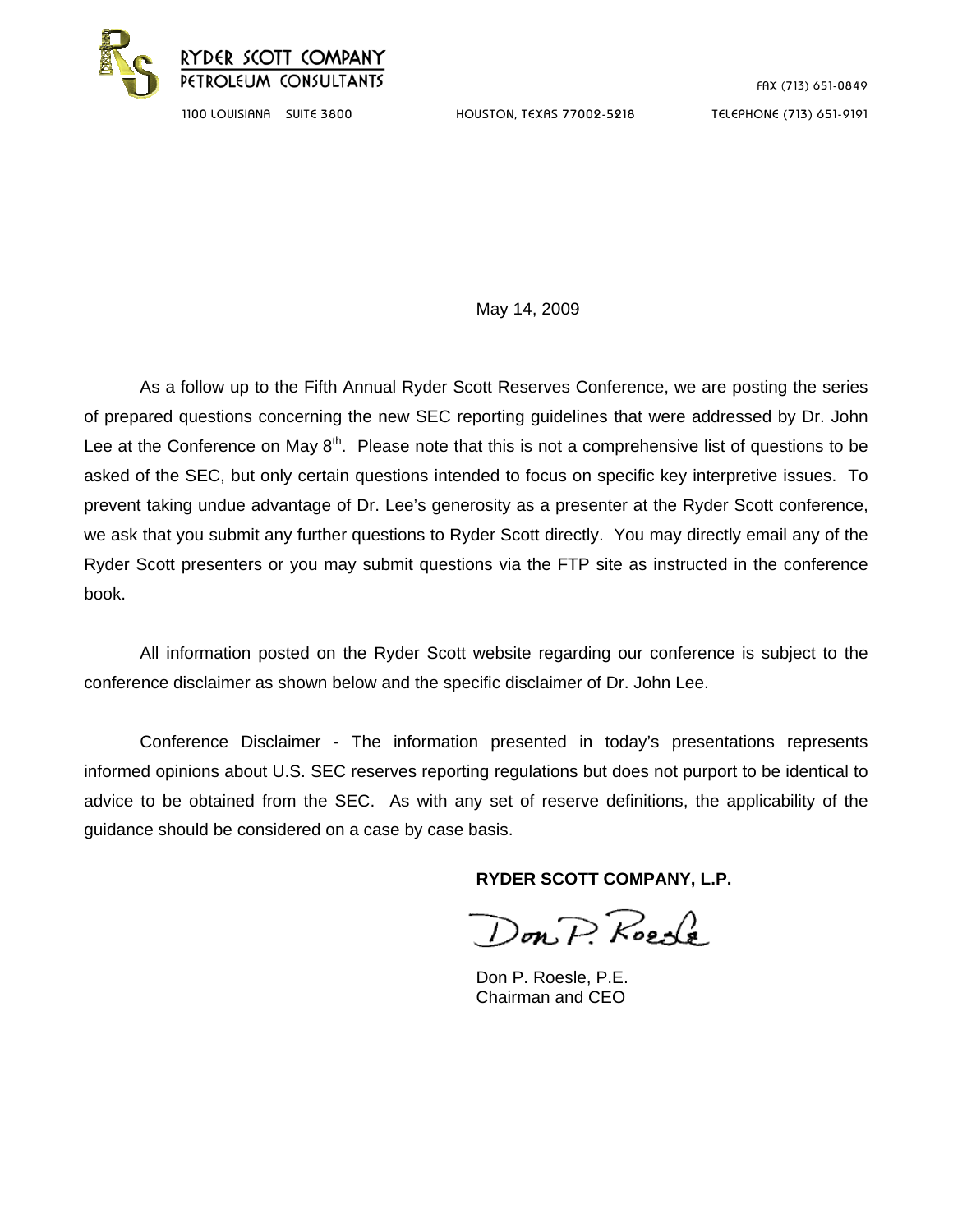## **ANSWERS TO PREPARED QUESTIONS FROM RYDER SCOTT COMPANY CONCERNING THE APPLICATION OF THE NEW SEC REGULATIONS FROM THE MODERNIZATION OF OIL AND GAS REPORTING AS PRESENTED BY DR. JOHN LEE AT THE MAY 8th 2009 RYDER SCOTT ANNUAL RESERVES CONFERENCE**

**Forward by Ryder Scott Company:** Please note that this is not a comprehensive list of questions, but only certain questions presented to Dr. John Lee at the May 8, 2009 Ryder Scott Reserves Conference. These questions are intended to focus on specific key interpretive issues. To prevent taking undue advantage of Dr. Lee's generosity as a presenter at the Ryder Scott conference, we ask that you submit any further questions to Ryder Scott directly.

**Disclaimer by Dr. John Lee:** The answers below reflect my opinions, and do not represent the opinions of the SEC or its staff. If I were to submit these questions and my answers to the SEC, I would not receive either confirmation or denial. Those questions and answers that the SEC considered to be important to a broad audience would be reviewed by technical, accounting, and legal staffs and the final opinion would be posted on the SEC website or disclosed in some other convenient way to the public. Other questions, considered to be of limited interest, would have to be raised in individual contacts with the staff. In my opinion, all these questions are of general interest and are likely to be answered by the SEC later this year.

**1.** The SEC "Modernization of Oil and Gas Reporting" Final Rule of December 31, 2008 clearly updates and replaces noted portions of the prior instructions of Rule 4-10(a) and Industry Guide 2. However, other SEC documents on reserves reporting, such as the Website guidance of March 31, 2001 ("Issues in the Extractive Industries") and SEC Staff Accounting Bulletin - Topic 12: Oil and Gas Producing Activities, also provide instructions.

# **QUESTIONS:**

Which SEC documents other than Rule 4-10 and Guide 2 are still applicable and which have been superceded by the Final Rule? Will this guidance be forthcoming from the SEC?

- a. A specific example of the above is this: Does the added 4-10(a)(22) Proved Oil and Gas text stating *"The project to extract the hydrocarbons must have commenced or the operator must be reasonably certain that it will commence the project within a reasonable time."* now replace the guidance from staff interpretation provided in the March 2001 Website document on what evidence of commitment is required to recognize Proved reserves in a new project?
- b. A specific example of the above is this: We note that under Section II.G. pg 2197 of the Modernization a statement is made that *"The current rules limit the use of alternative technologies as the basis for determining a company's reserves disclosures."* Under the amended definition 4-10(a)(22) Proved Oil and Gas Reserves there is no specific reference as in the past to *"a company must use actual production or flow tests to meet the ''reasonable certainty''*. Should an evaluator interpret this to mean that we may use one or more types of reliable technology but we must still clearly demonstrate the reasonable certainty of production from the zone in question at economic rates?

# **ANSWERS:**

- 1. Rule 4-10, as revised, will still be applicable. Industry Guide 2 has been revised and incorporated in S-K section 229.1200 ff. The previous IG 2 will no longer be applicable.
- a. This replaces previously issued guidance.
- b. Yes, an evaluator may use one or more types of reliable technology; with that technology, the evaluator must demonstrate the reasonable certainty of economic production from the zone in question.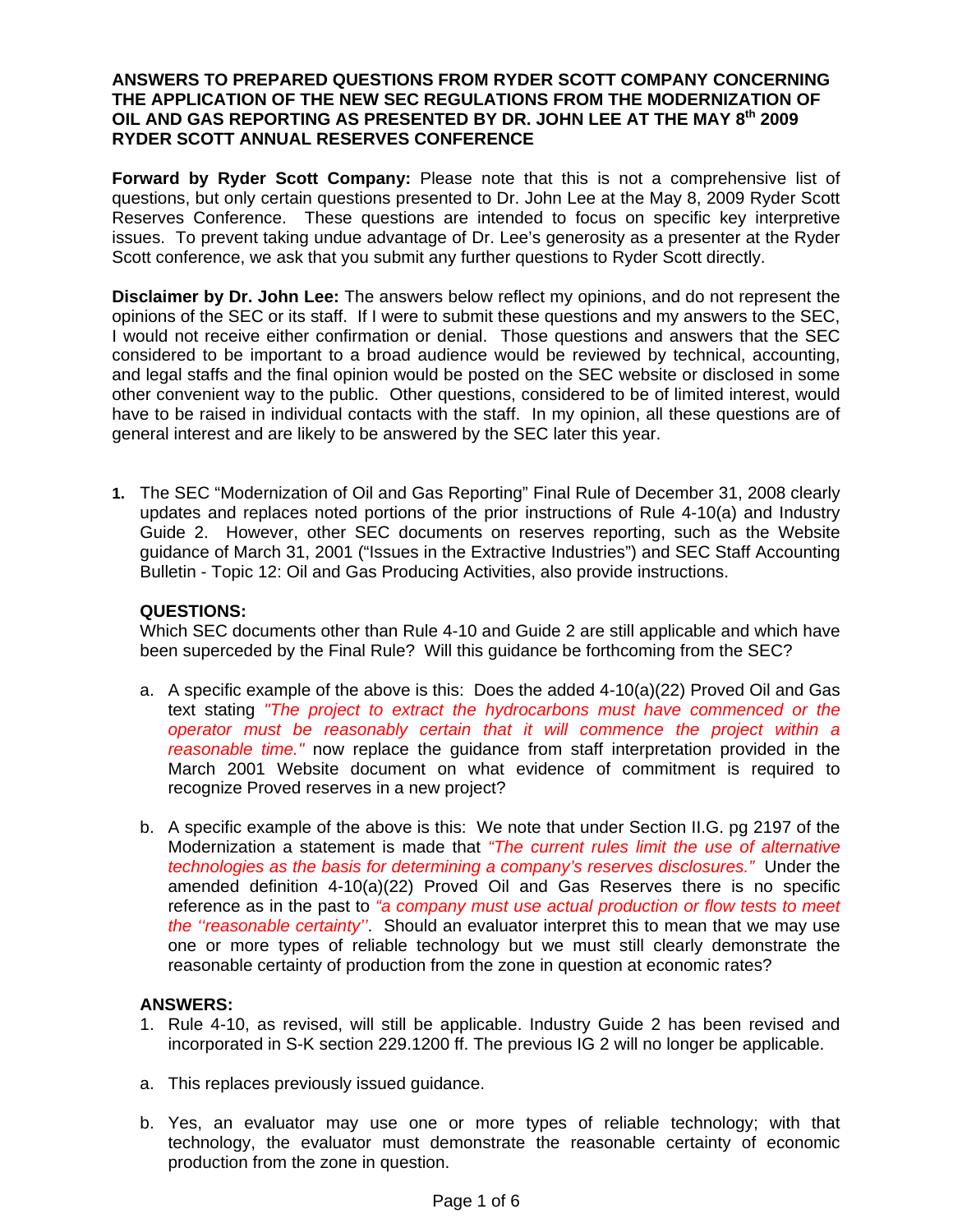Questions to Dr. John Lee May 8, 2009

**2.** In the past, published staff interpretative guidance on the Oil and Gas Reporting rules has been very limited. Recently only comment letters (which are specifically described not to be general guidance) have provided some insights.

# **QUESTION:**

Does the SEC plan any changes to general communications with filers and investors to provide clear, industry-wide clarifications to rules interpretation?

## **ANSWER:**

The SEC plans to provide to investors and filers clear, industry-wide responses to questions that are being submitted asking for clarification of the new rules. The SEC also plans to remove obsolete guidance from its web site and replace it with guidance consistent with the new rules.

**3.** While much of the new Final Rule related to Proved reserves determination is tied to the principle of "reasonable certainty", specific rules remain for the handling of faults as barriers to flow. The rules allow clear dynamic data demonstrating communication across a fault to be evidence of no barrier.

## **QUESTIONS:**

Are there any static (i.e., pre-production) methods that can be used to demonstrate a fault is not a barrier to flow? If such a method could be shown as a "reliable technology" would that allow Proved area across a fault from a proven reservoir (if other requirements were met)?

## **ANSWER:**

If such a method could be shown to be a "reliable technology" (on the basis of empirical evidence demonstrating that it has led to the correct conclusion much more often than not), and if other requirements were met, then it could be used to determine that certain faults were or were not barriers to flow.

**4.** The definition of Undeveloped oil and gas reserves of any category from Definition 31 (i) states *"Reserves on undrilled acreage shall be limited to those directly offsetting development spacing areas that are reasonably certain of production when drilled, unless evidence using reliable technology exists that establishes reasonable certainty of economic producibility at greater distances."*

As stated in the above definition and underlined for emphasis, *reasonable certainty of economic producibility* would imply a high level of certainty and would appear to apply to only Proved Undeveloped reserves. However, the term, undeveloped, could potentially apply to Proved, Probable, and Possible reserves.

### **QUESTION:**

Was the use of the term *reasonable certainty of economic producibility* used only to indicate a high level of expectation for the economic producibility, so that Probable and Possible could also be considered, and was not intended to prevent the assignment of Probable or Possible Undeveloped locations beyond the areas assigned as Proved Undeveloped? Otherwise the reasonable certainty requirement would eliminate the potential of assigning any Probable or Possible Undeveloped reserves.

### **ANSWER:**

This wording applies only to Proved Undeveloped Reserves. The SEC will, in my opinion, clarify and expand this definition to indicate that reliable technology can be used to establish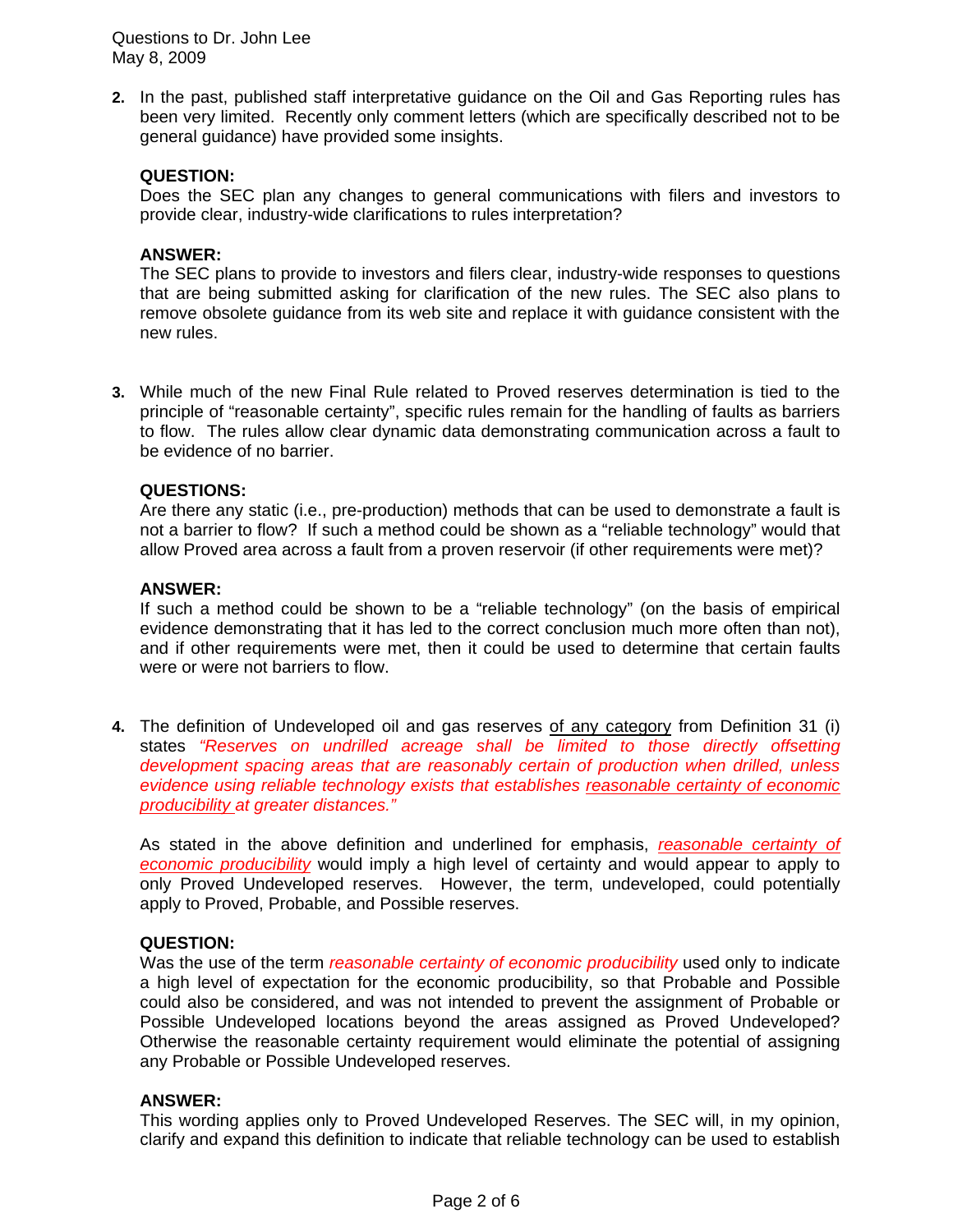the appropriate certainty level (likely as not, possible but not likely) required to recognize Undeveloped Probable and Possible Reserves

**5.** (Also with regard to the same definition in # 1 above)

# **QUESTION:**

In the case of "resource plays" such as unconventional CBM and shale plays, as well as large conventional hard-rock plays in which there has been some development but still have areas requiring additional development, would you conceive of situations in which Proved Undeveloped might be assigned more than one location away if there are producing wells surrounding the undeveloped areas? If so, would you anticipate no more than two locations away, or three locations, or how many?

## **ANSWER:**

With principles-based rules, we shouldn't use hard and fast rules for the number of locations away to which Proved Undeveloped (or Unproved Undeveloped) Reserves can be assigned. We should, instead, establish with empirical evidence the distance from a control point to which a particular technology has repeatedly proved in practice to lead to the correct conclusion.

**6.** (With regard to horizontal locations, and the definition in #1 above)

## **QUESTION 1:**

Is there any new guidance regarding the classification of Proved Undeveloped horizontal locations, or due to the nature and geometry of horizontal locations, would you expect the same guidance as before? (ie could you envision ever assigning Proved Undeveloped reserves to horizontal locations offsetting the "toe" of an existing horizontal producing well, if that location was moving in the direction of other successful, analogous producing horizontal wells?

### **QUESTION 2:**

Could you envision assigning Proved Undeveloped reserves to parallel locations, which are more than one location away from an existing producing horizontal well, assuming those locations were moving in the direction of other successful, analogous producing horizontal wells? If so, no more than two, or three, or how many?

### **ANSWERS:**

For horizontal wells, the flexible new rules imply that a filer may recognize Reserves of the appropriate category if a certain set of technologies has demonstrated repeatedly in practice in the formation of interest (or a verifiable analog) that the technologies lead to the correct conclusion as to the distance from a control point to the furthest extent of the Reserves the filer wishes to recognize. Stated more simply, if the filer can prove that horizontal wells more than one location away have proved historically to be commercial on the basis of certain technologies, then the filer can recognize these reserves. Please note that the evidence must be beyond reasonable doubt.

**7.** Definition 18 (ii) for Probable reserves states, *"Probable reserves may be assigned to areas of a reservoir adjacent to proved reserves where data control or interpretations of available data are less certain, even if the interpreted reservoir continuity of structure or productivity does not meet the reasonable certainty criterion."*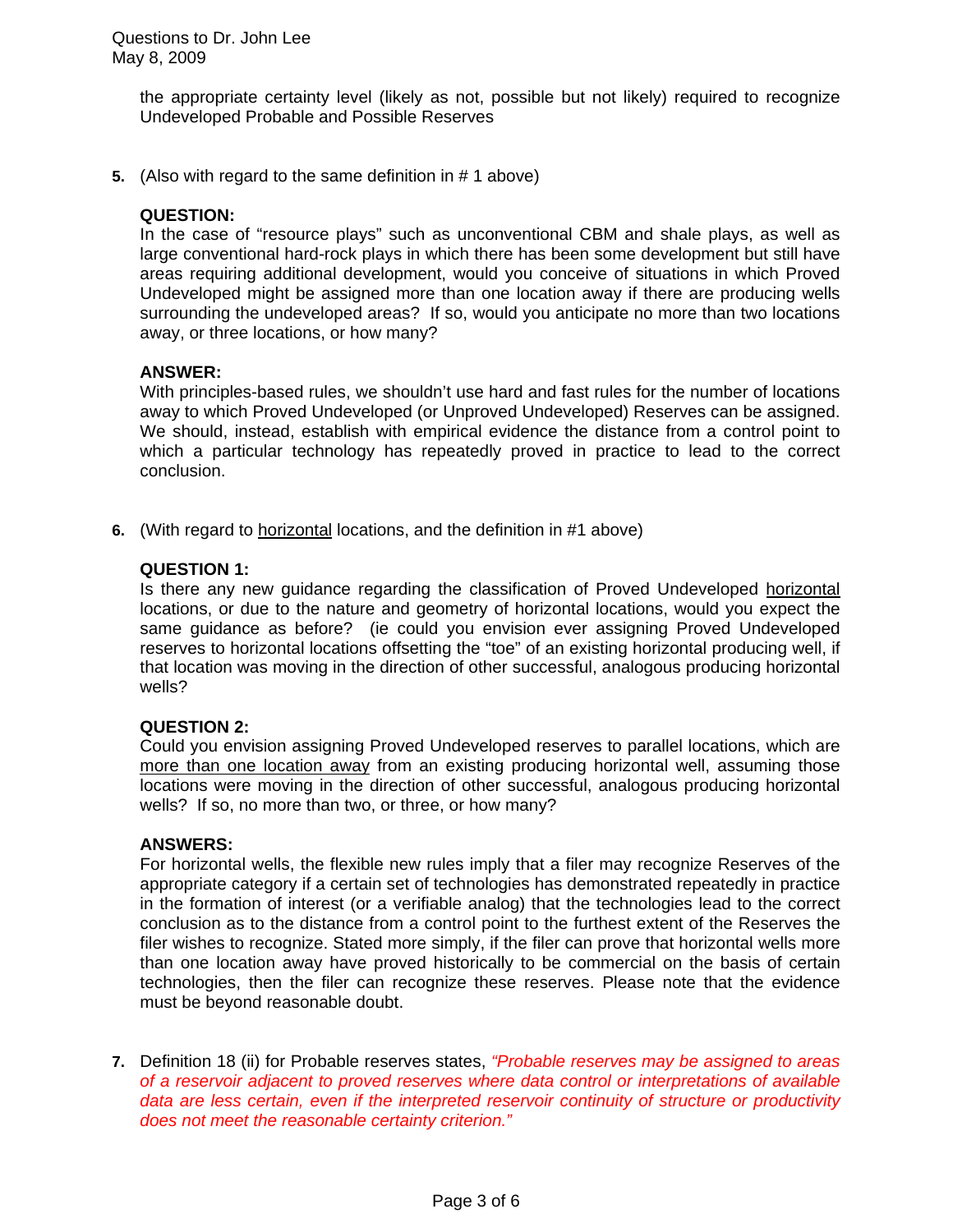Questions to Dr. John Lee May 8, 2009

# **QUESTION:**

Does the use of the word adjacent in the above probable definition imply that the reservoir is likely in communication with other proved areas, as described in more detail in Definition 17 (v) for Possible Reserves? If so, what was the intent of the qualifier, *"… even if the interpreted reservoir continuity of structure or productivity does not meet the reasonable certainty criterion"* for Probable? This seems to be a conflict in terms.

## **ANSWER:**

The intent was that 17(v) (Possible) and 18(ii) (Probable) communicate the same message without using exactly the same words. The difference, of course, is the level of certainty provided by available evidence: likely as not for Probable; possible but not likely for Possible.

**8.** Furthermore, with regards to # 5 above, the Note to paragraph (a) (26) for the new definitions states: *"Reserves* (underlined for emphasis) *should not be assigned to adjacent reservoirs isolated by major, potentially sealing, faults until those reservoirs are penetrated and evaluated as economically producible…….such areas may contain prospective resources…"* 

## **QUESTION:**

Could you ever envision a compelling case made to assign Probable or Possible reserves to an unpenetrated fault block in the Gulf of Mexico area? For instance, if two isolated producing fault blocks are separated by an adjacent fault block and the seismic data appears to show a consistent bright spot response over all three fault blocks, even though you do anticipate the middle unpenetrated fault block to be separated by major sealing faults from the other two,….. could this be considered a compelling case for Probable or Possible reserves…..and not just a resource? …or is an unpenetrated, completely pressure separated fault block NEVER TO BE CONSIDERED to have reserves no matter what other circumstances and data may indicate?

### **ANSWER:**

In my judgment, resources in an unpenetrated, completely separated fault block should not be considered to be Reserves of any category until (or unless) seismic interpretation technology (or some other alternative technology) can provide the appropriate certainty level to support the Reserves recognized. The filer has the obligation to provide the empirical proof for the validity alleged to support the Reserves category claimed. Such a claim is likely to be viewed with skepticism.

**9.** Continuing on with Definition 18 (ii) for Probable reserves *"….Probable reserves may be assigned to areas that are structurally higher than the proved area if these areas are in communication with the proved reservoir."* Also from the Definition 17 (v) *"…..Possible reserves may be assigned to areas that are structurally higher or lower than the proved area if these areas are in communication with the proved reservoir."* 

### **QUESTION:**

Is the intent of the definitions that probable reserves cannot be assigned downdip of proved areas, such as below a lowest known hydrocarbon limit….but instead can be no higher classification than possible?

### **ANSWER:**

No, the definitions do not intend to require that Probable Reserves not be assigned downdip of proved areas. Downdip Reserves can be either probable or possible, depending on whether the available evidence indicates that they are either (1) likely as not or (2) possible,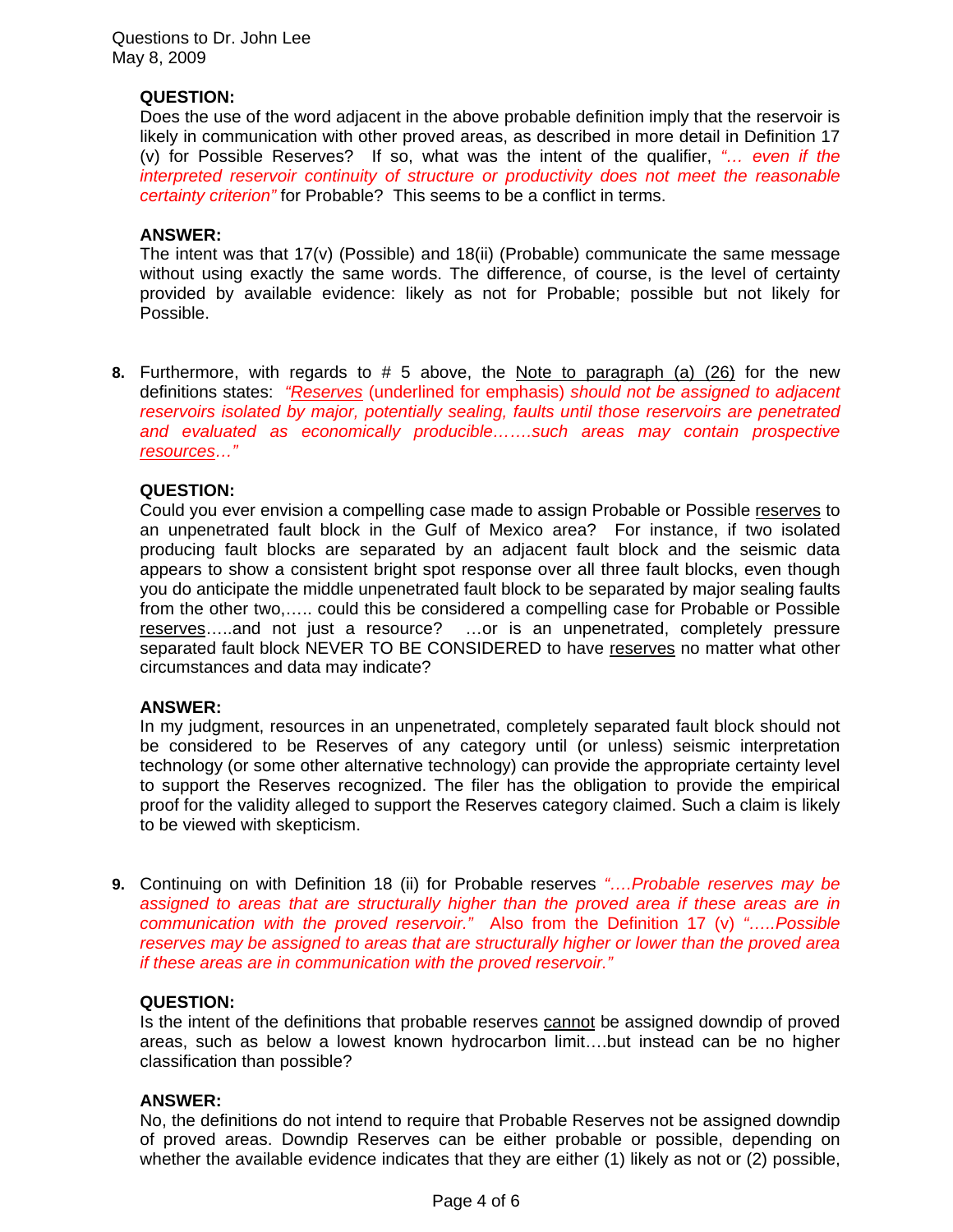but not likely. Again, empirical evidence which shows that, in similar circumstances, the correct conclusion was reached repeatedly is crucial.

**10.** PUD Disclosure- Consider the case where a registrant discloses a material PUD which will not be developed for 6 years from the as of date of the current filing. In the next year's disclosure this PUD becomes uneconomic due to pricing and is removed from the proved reserves and taken off the approved development schedule but the following year prices are such that it becomes economic again and is put back on the drilling schedule but development is still scheduled seven years from the as of date of the current filing.

## **QUESTION:**

Does the timing for the 5 year period to development restart with the filing in year three where the PUD becomes economic again or does the well retain the original date which is now less than five years to development?

## **ANSWER:**

This looks like an accounting issue, which I should probably avoid. Nevertheless, my intuition suggests that the clock starts over if a PUD becomes a resource and is then reclassified as a PUD. (Remember the disclaimer.)

**11.** The Final Rule does not require (or even address) reporting of 2009 changes to Proved reserves at year-end 2009 with separate disclosure of changes that would have been reported under prior rules and incremental changes due to use of the new Final Rule.

# **QUESTION:**

Is this separate reporting of the basis for Proved reserves changes required by other SEC regulations? If not, is it expected that accounting rules (SFAS or other rules) will require this? If not required, do regulators expect companies will do this anyway?

### **ANSWER:**

We will need to wait on revisions to SFAS 69, if any and other guidance from FASB and SEC later this year to determine the correct answer to this important question.

**12.** PUD Disclosure - When does the first comment in the 10k need to occur relative to the requirement for - "*Explain the reasons why material amounts of proved undeveloped reserves in individual fields or countries remain undeveloped for five years or more after disclosure as proved undeveloped reserves"* need to occur? Put another way, if a registrant has had a material amount of PUDs on the books since 2000 for an individual field, are they required to discuss the reason for this in their 10k?

# **ANSWER:**

I believe that decisions on whether any parts of the new rules are to be applied retroactively are under discussion. Some filers have argued that records on status of previous PUD recognition may not be available and thus that the "five-year rule" should be implemented in disclosures for the first time five years from now. We'll have to wait for guidance on this issue.

**13.** With the changes to Proved reserves determination from the Final Rule, are there any previously accepted Proved reserves determination methods or practices that will no longer be acceptable under the new rules? Can you provide examples of such methods or practices?